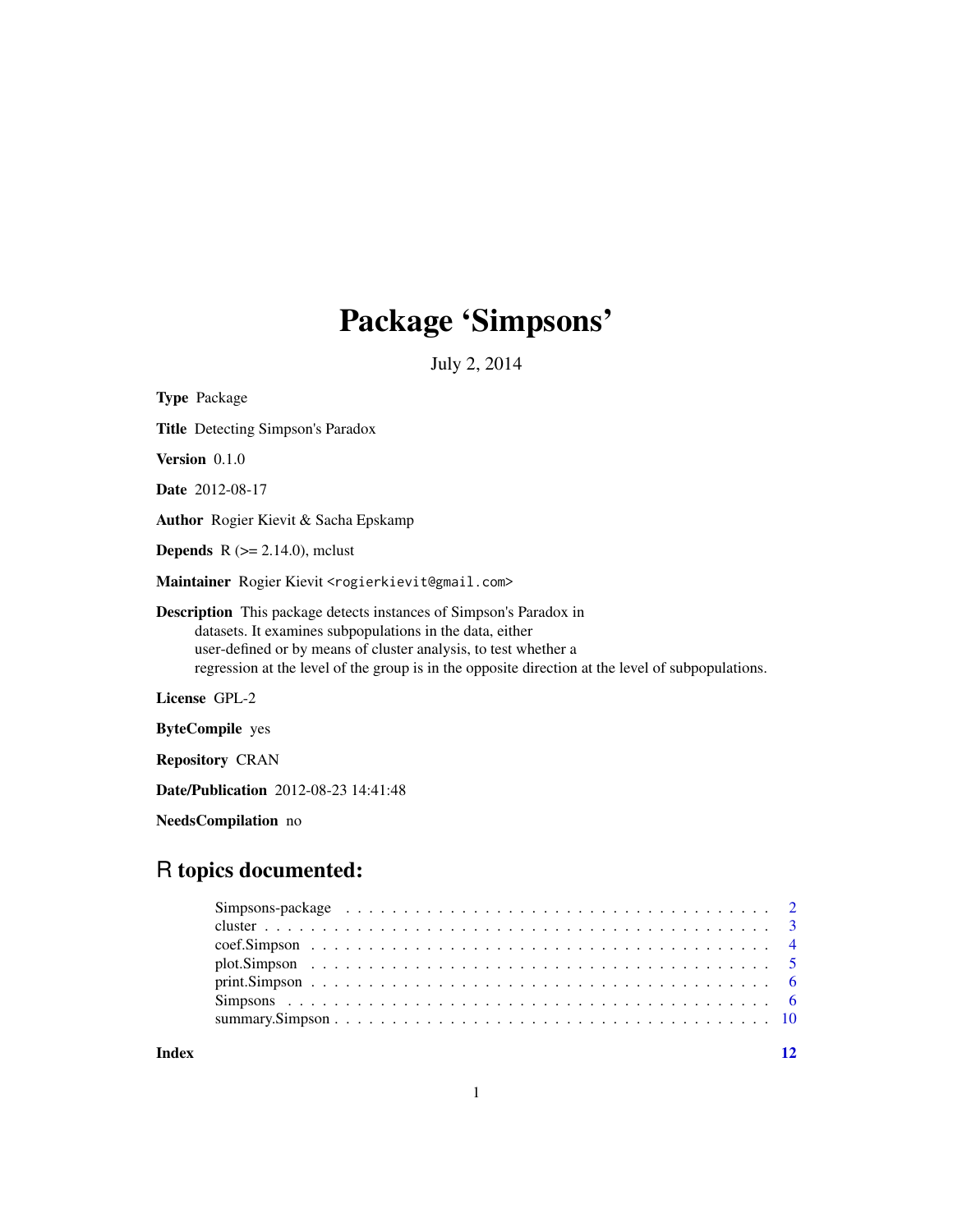<span id="page-1-0"></span>

#### Description

This package detects instances of Simpson's Paradox in datasets of bivariate continuous data . It examines subpopulations in the data, either user-defined or by means of cluster analysis, to test whether a regression at the level of the group is in the opposite direction at the level of subpopulations.

### Details

| Package: | Simpsons   |
|----------|------------|
| Type:    | Package    |
| Version: | 1.0        |
| Date:    | 2012-08-17 |
| License: | $GPL-2$    |

# Author(s)

Rogier Kievit & Sacha Epskamp Maintainer: Rogier Kievit <rogierkievit@gmail.com>

#### References

Fraley, C., & Raftery, A. E. (1998a) MCLUST: Software for model-based cluster and discriminant analysis. Department of Statistics, University of Washington: Technical Report No.342.

Fraley, C., & Raftery, A. E. (1998b). How many clusters? Which clustering method? - Answers via model-based cluster analysis. Department of Statistics, University of Washington: Technical Report no. 329.

Kievit, R.A., Frankenhuis, W. & Borsboom, D. (in preparation). Simpson's Paradox in Psychological Science: A Practical Guide.

Simpson, E. H. (1951). The interpretation of interaction in contingency tables. Journal of the Royal Statistical Society, Ser. B, 13, 238-241.

# Examples

```
## Not run:
#example 1. Here, we want to regress 'Coffee' on 'Neuroticism',
#taking into account possible gender differences.
#Simulating 100 males
coffeem=rnorm(100,100,15)
neuroticismm=(coffeem*.8)+rnorm(100,15,8)
clusterid=rep(1,100)
```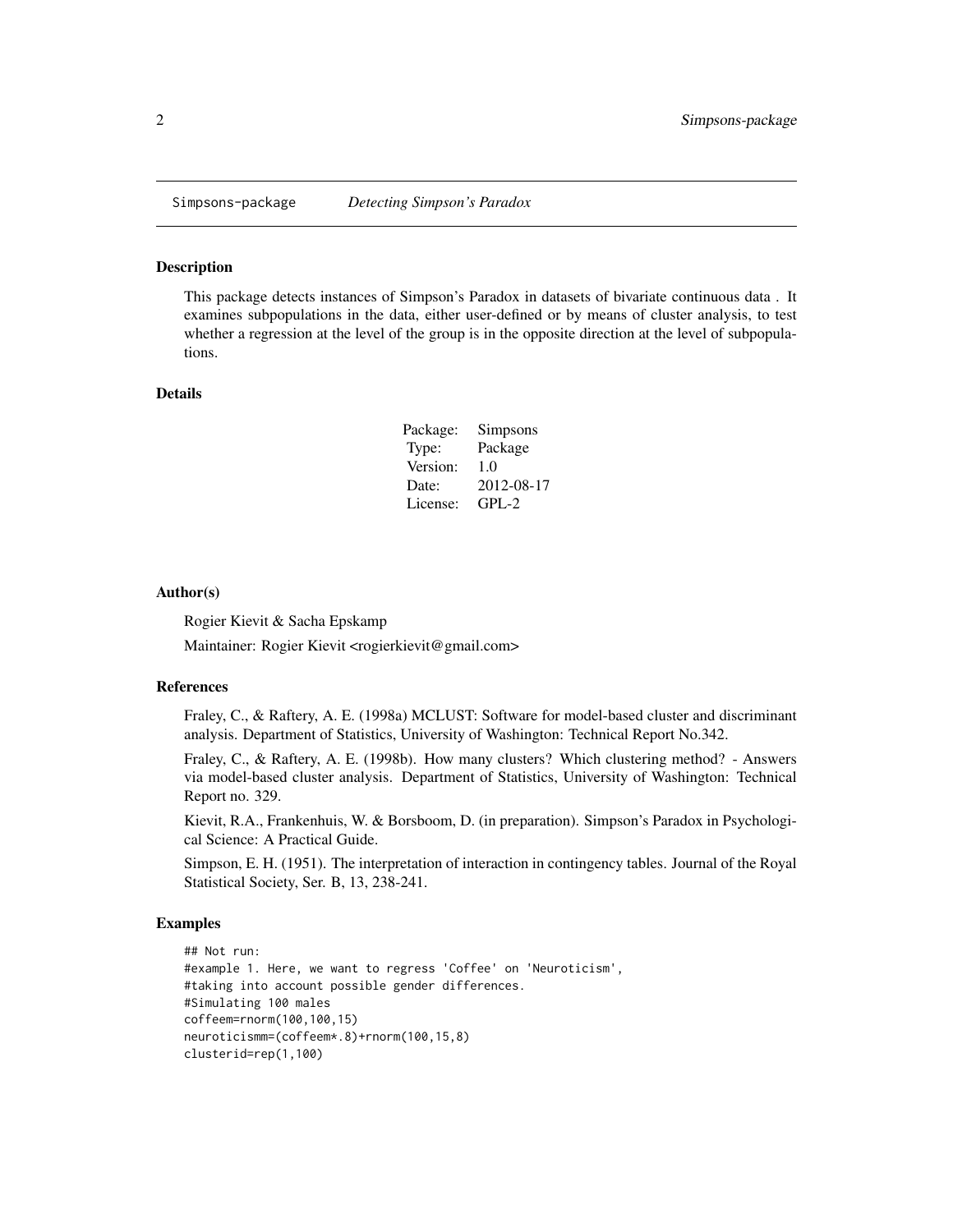#### <span id="page-2-0"></span>cluster 3

```
males=cbind(coffeem,neuroticismm,clusterid)
coffeef=rnorm(100,100,15)
neuroticismf=160+((coffeef*-.8)+rnorm(100,15,8))
clusterid=rep(2,100)
females=cbind(coffeef,neuroticismf,clusterid)
data=data.frame(rbind(males,females))
colnames(data) <- c("Coffee","Neuroticism","gender")
example1=Simpsons(Coffee,Neuroticism,clusterid=gender, data=data)
example1
```
## End(Not run)

cluster *Extract clustered subsets*

# Description

After running a Simpsons, the function 'cluster' extracts desired clusters from "Simpsons" object.

# Usage

cluster(x, clusters)

### Arguments

|          | Object of class Simpson                                                    |
|----------|----------------------------------------------------------------------------|
| clusters | Define which clusters should be returned. Can range from 1 to maximum num- |
|          | ber of clusters detected in the Simpsons analysis.                         |

# Details

Returns list

#### Value

Returns list

# Author(s)

Rogier Kievit <rogierkievit@gmail.com> & Sacha Epskamp <mail@sachaepskamp.com>

# References

Kievit, R.A., Frankenhuis, W. E. , Waldorp, L. J. & Borsboom, D. (in preparation). Simpson's Paradox in Psychological Science: A Practical Guide. http://rogierkievit.com/simpsonsparadox.html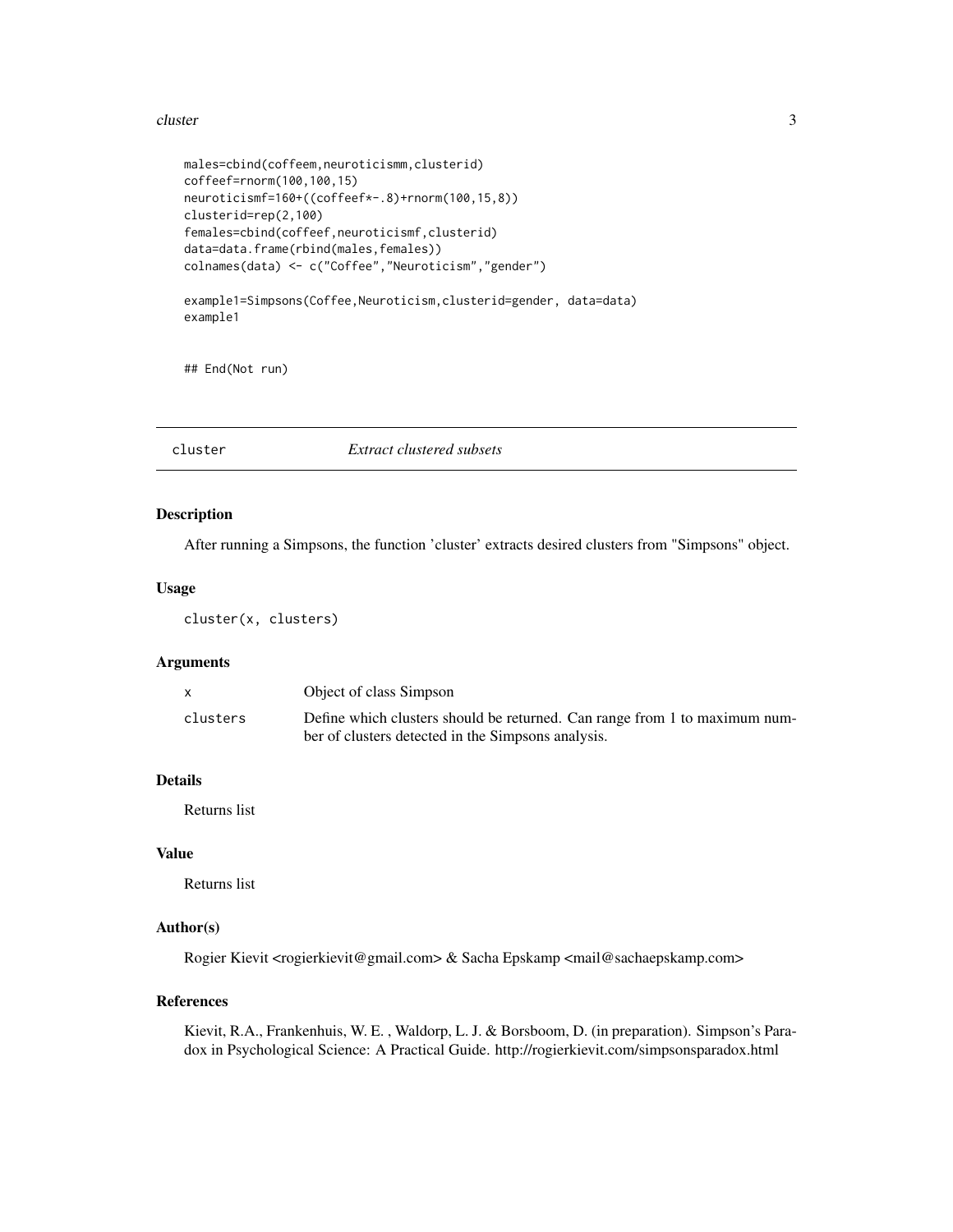#### Examples

## Not run:

```
#example 2. Here we estimate the relationship between 'Coffee' and #'Neuroticism'.
#As opposed to example 1, we have not measured any possible clustering #identifiers
#such as gender, so we want to estimate whether there is evidence for #clustering based
#only on the data we measured: Coffee and Neuroticism.
#generating data
Coffee1=rnorm(100,100,15)
Neuroticism1=(Coffee1*.8)+rnorm(100,15,8)
g1=cbind(Coffee1, Neuroticism1)
Coffee2=rnorm(100,170,15)
Neuroticism2=(300-(Coffee2*.8)+rnorm(100,15,8))
g2=cbind(Coffee2, Neuroticism2)
Coffee3=rnorm(100,140,15)
Neuroticism3=(200-(Coffee3*.8)+rnorm(100,15,8))
g3=cbind(Coffee3, Neuroticism3)
data2=data.frame(rbind(g1,g2,g3))
colnames(data2) <- c("Coffee","Neuroticism")
example2=Simpsons(Coffee,Neuroticism,data=data2)
cluster(example2,2) #extracts data belonging to cluster 2
```
cluster(example2,c(1,3) #extracts all datapoints belonging to clusters 1 and 3

## End(Not run)

coef.Simpson *Coef method for "Simpson"*

#### **Description**

Matrix of all regresssion results: Each individual cluster and the whole dataset (Alldata), their sample sizes, and regression estimates (beta, intercept and uncorrected p-value).

#### Usage

## S3 method for class 'Simpson' coef(object, ...)

#### **Arguments**

| object   | Specify object of class 'Simpson' |
|----------|-----------------------------------|
| $\cdots$ | Not used.                         |

# Value

Returns dataframe called 'Res' which contains clusters numbers, their sample size, and regression estimates (beta and intercept) for variables X and Y defined in the object.

<span id="page-3-0"></span>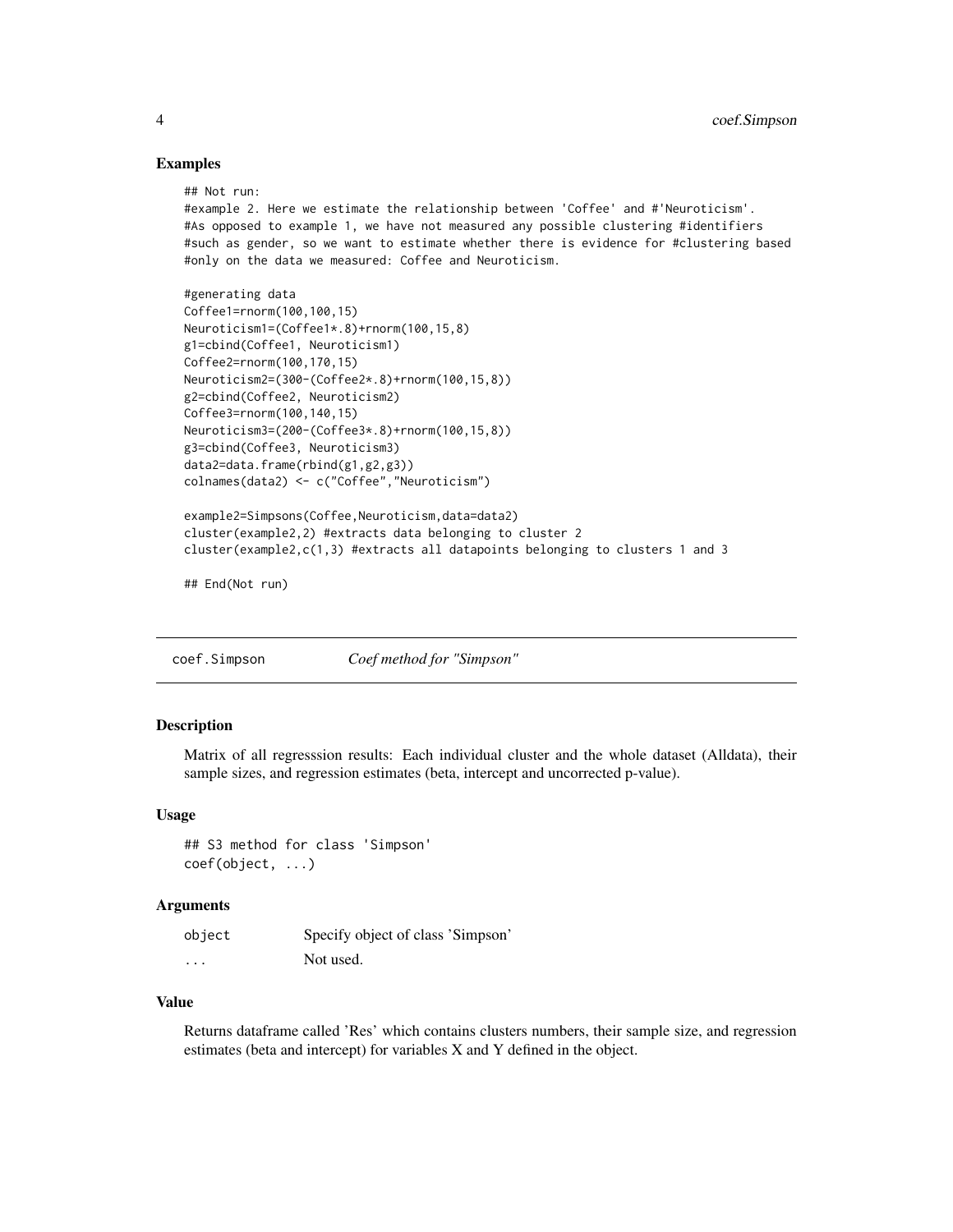# <span id="page-4-0"></span>plot.Simpson 5

### Author(s)

Rogier Kievit <rogierkievit@gmail.com> & Sacha Epskamp <mail@sachaepskamp.com>

#### References

Kievit, R.A., Frankenhuis, W. E. , Waldorp, L. J. & Borsboom, D. (in preparation). Simpson's Paradox in Psychological Science: A Practical Guide. http://rogierkievit.com/simpsonsparadox.html

# Examples

```
## Not run:
#Simulating 100 males
coffeem=rnorm(100,100,15)
neuroticismm=(coffeem*.8)+rnorm(100,15,8)
clusterid=rep(1,100)
males=cbind(coffeem,neuroticismm,clusterid)
#Simulating 100 females
coffeef=rnorm(100,100,15)
neuroticismf=160+((coffeef*-.8)+rnorm(100,15,8))
clusterid=rep(2,100)
females=cbind(coffeef,neuroticismf,clusterid)
data=data.frame(rbind(males,females))
```
example1=Simpsons(Coffee,Neuroticism,clusterid=gender, data=data)

colnames(data) <- c("Coffee","Neuroticism","gender")

## End(Not run)

coef(example1)

plot.Simpson *Plot method*

#### Description

Plots bivariate scatterplot of all data using colour coding for clusters. Also draws each individual regression and group regression.

#### Usage

## S3 method for class 'Simpson'  $plot(x, \ldots)$ 

#### Arguments

x ...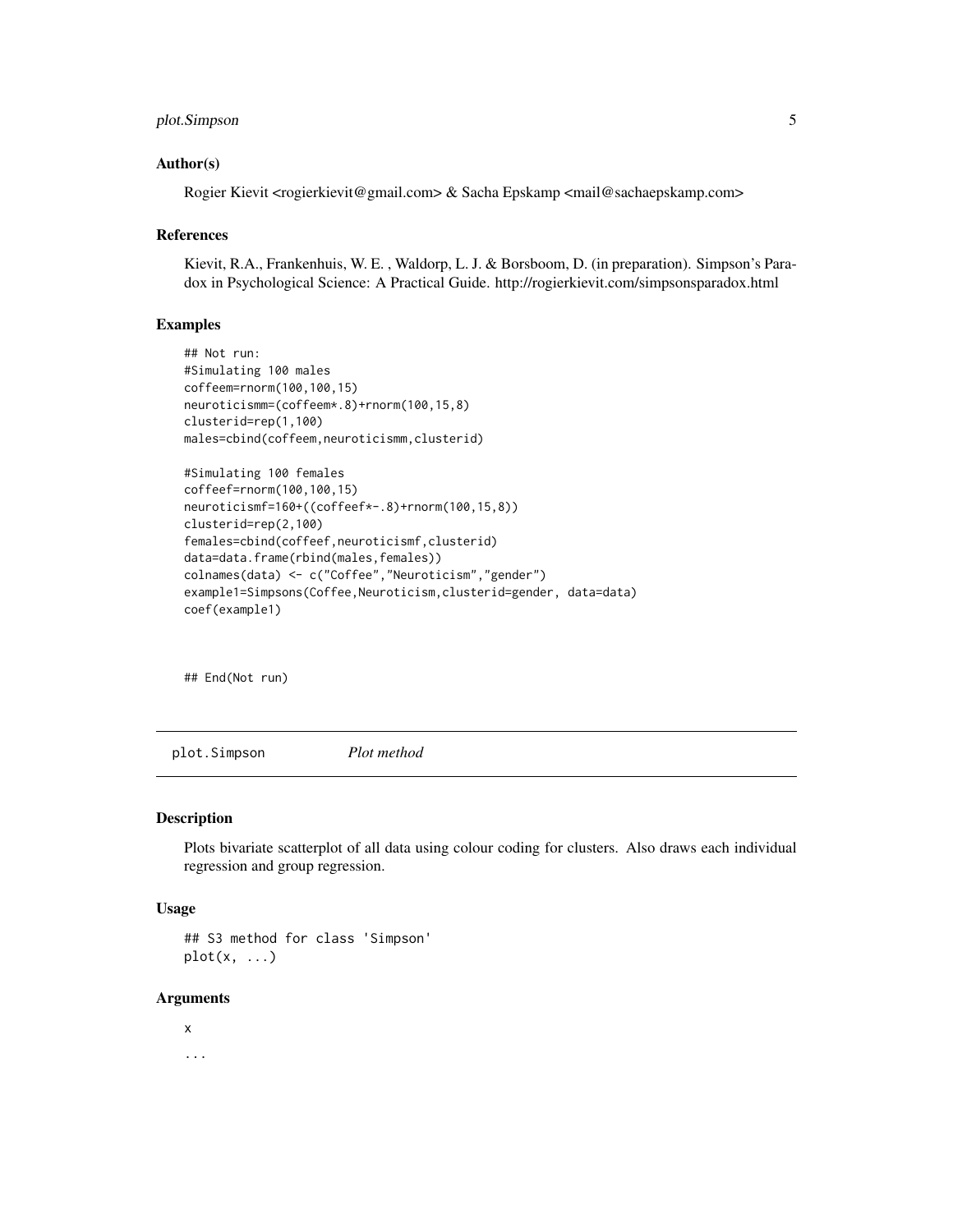# <span id="page-5-0"></span>Author(s)

Rogier Kievit <rogierkievit@gmail.com> & Sacha Epskamp <mail@sachaepskamp.com>

print.Simpson *Print method*

#### Description

Print method.

# Usage

## S3 method for class 'Simpson'  $print(x, \ldots)$ 

#### Arguments

x ...

### Author(s)

Rogier Kievit <rogierkievit@gmail.com> & Sacha Epskamp <mail@sachaepskamp.com>

Simpsons *Simpsons*

# Description

This package detects instances of Simpson's Paradox in datasets of bivariate continuous data. It examines subpopulations in the data, either user-defined or by means of cluster analysis, to test whether a regression at the level of the group is in the opposite direction at the level of subpopulations.

# Usage

```
Simpsons(X, Y, clusterid, clustervars, data, nreps = 5000)
```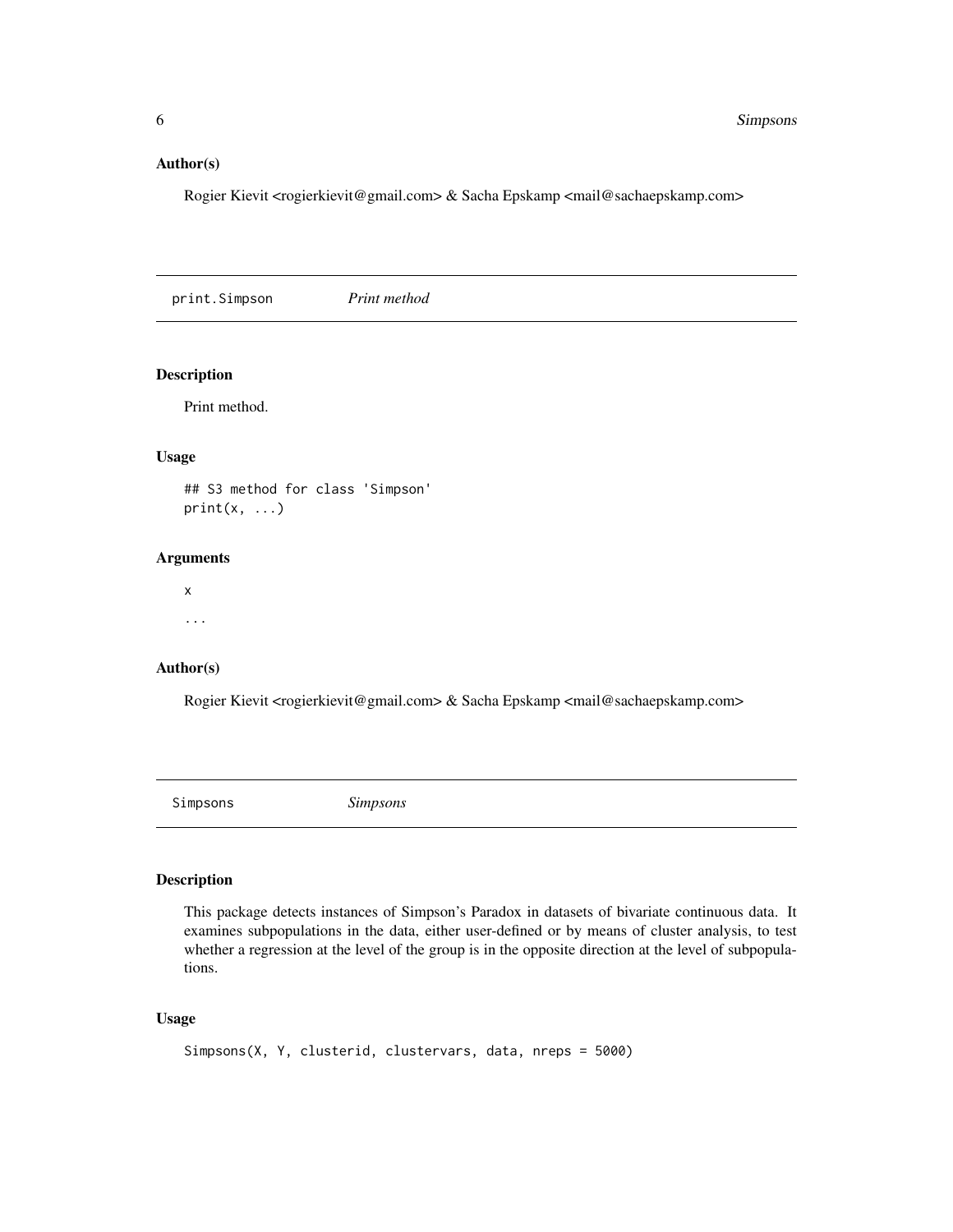#### Simpsons 7 and 2008 and 2008 and 2008 and 2008 and 2008 and 2008 and 2008 and 2008 and 2008 and 2008 and 2008 and 2008 and 2008 and 2008 and 2008 and 2008 and 2008 and 2008 and 2008 and 2008 and 2008 and 2008 and 2008 and

#### Arguments

| X           | The first continuous variable to be used in the regression analysis.                                                                                                                                                                                                            |
|-------------|---------------------------------------------------------------------------------------------------------------------------------------------------------------------------------------------------------------------------------------------------------------------------------|
| Υ           | The second continuous variable to be used in the regression analysis.                                                                                                                                                                                                           |
| clusterid   | If you have a vector describing group membership, such as gender, you can<br>specify it here. This will then be used to test for possible instances of Simpson's<br>Paradox. If left empty, a cluster analysis will attempt to discover clusters in the<br>data. See example 1. |
| clustervars | By default, the cluster analysis will be carried out on the X and Y variables. If<br>you want to define the clusters on the basis of a different set of variables, such<br>as a questionnaire, you can specify them using this command. See example 3.                          |
| data        | Describes the data matrix. Should be a dataframe.                                                                                                                                                                                                                               |
| nreps       | nreps specifies the number of permutations run for each cluster in the permuta-<br>tion significance test. The default is 5000. Each repetition is stored in the matrix<br>'permutationtest'.                                                                                   |

#### Details

This package detects instances of Simpson's Paradox in datasets. That is, it tests whether some bivariate relationship found at the level of the whole dataset is consistent (in direction and strength) for possible subpopulations. It examines whether there is evidence for more than one cluster in the data in the data using cluster analysis, either user-defined or by means of cluster analysis. Then, it plots the data, using a different color for every cluster, plots the regression lines for each cluster, and estimates the regression of X on Y for each cluster. Finally, it tests whether the regression at the level of the whole dataset is different from the regression at the level of the subclusters.

Because clusters in the data are part of the whole dataset, and therefore create a dependency, a permutation test is used to test for significant differences. For each cluster, the cluster labels are permuted within the whole dataset, the regression is run within the cluster and the whole dataset, and the difference between these two betas is stored as 1 repetition of the null distribution and stored in the object 'permutationtest'. A regression is considered significantly different from the group if the difference in beta estimate exceeds the lower or upper 2,5 percent of the permuted null distribution. If this is the case, a warning is issued as follows: "Warning: Beta regression estimate in cluster X is significantly different compared to the group!". If the sign of the regression within a cluster is different (positive or negative) than the sign for the group and the beta estimate deviates significantly, a warning states "Sign reversal: Simpson's Paradox! Cluster X is significantly different and in the opposite direction compared to the group!"

#### Value

A list of class "Simpson" with the following elements:

| Nclusters   | Number of clusters estimated in the data (or the number of different groups in<br>the 'clusterid' column defined by the user). |
|-------------|--------------------------------------------------------------------------------------------------------------------------------|
| clustersize | the size of each estimated cluster                                                                                             |
| alldata     | the original dataset with the clusterid's appended as a new column                                                             |
| Allbeta     | A matrix of beta estimates for each cluster                                                                                    |
| Allint      | A matrix of intercepts for each cluster                                                                                        |
|             |                                                                                                                                |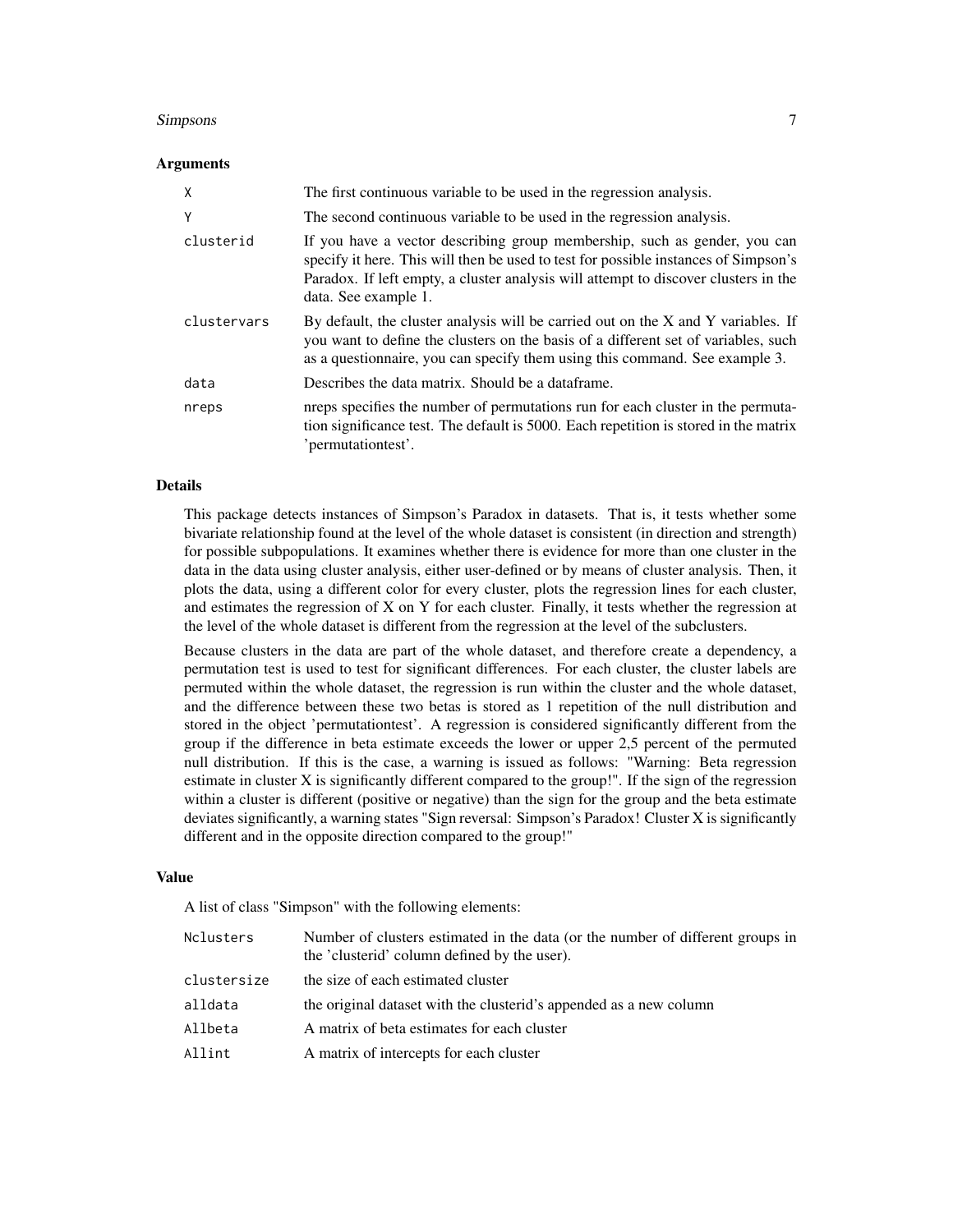| permutationtest |                                                                                                                                                                                                                          |
|-----------------|--------------------------------------------------------------------------------------------------------------------------------------------------------------------------------------------------------------------------|
|                 | The matrix of all permutations. The columns define the clusters, the rows spec-<br>ify the difference in the beta of the group and the beta of that cluster for each<br>iteration, thus generating the null distribution |
| namex           | The first variable used in the analysis                                                                                                                                                                                  |
| namey           | The second variable used in the analysis                                                                                                                                                                                 |
| pvalues         | The p-values for the significance of the regressions                                                                                                                                                                     |
|                 | melustanalysis Object of class Melust that contains all melust results                                                                                                                                                   |

#### Author(s)

Rogier Kievit <rogierkievit@gmail.com> & Sacha Epskamp <mail@sachaepskamp.com>

### References

Kievit, R.A., Frankenhuis, W. E. , Waldorp, L. J. & Borsboom, D. (in preparation). Simpson's Paradox in Psychological Science: A Practical Guide. http://rogierkievit.com/simpsonsparadox.html

#### Examples

```
## Not run:
#This section contains three examples of the types of analyses you can run
#using the 'Simpsons' function, illustrating the commmands and the types of #output.
#Example 1. Here, we want to estimate the relationship between 'Coffee'
#and 'Neuroticism', taking into account possible gender differences.
#As we have measured gender, we supply this information using the #'clusterid' command.
#This means that the function runs the analysis both for
#the dataset as a whole and within the two subgroups.
#It then checks whether the subgroups deviate significantly
#from the regression at the level of the group.
#Simulating 100 males
coffeem=rnorm(100,100,15)
neuroticismm=(coffeem*.8)+rnorm(100,15,8)
clusterid=rep(1,100)
males=cbind(coffeem,neuroticismm,clusterid)
#Simulating 100 females
coffeef=rnorm(100,100,15)
neuroticismf=160+((coffeef*-.8)+rnorm(100,15,8))
clusterid=rep(2,100)
females=cbind(coffeef,neuroticismf,clusterid)
```

```
data=data.frame(rbind(males,females))
colnames(data) <- c("Coffee","Neuroticism","gender")
```

```
#'normal' data analysis: Plot & regression
plot(data[,1:2])
a=lm(data[,1]~data[,2])
abline(a)
```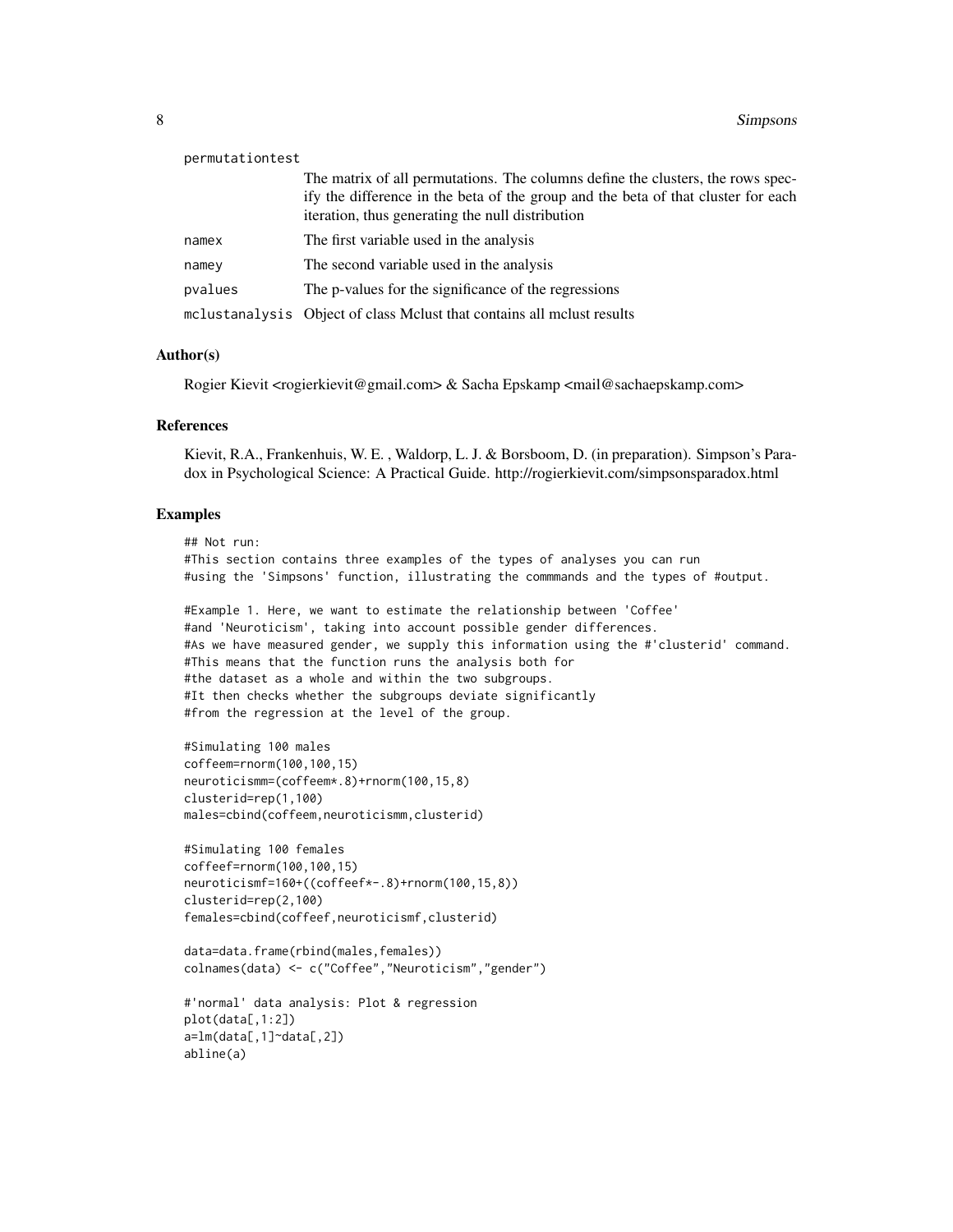#### Simpsons 9

#Running a Simpsons Paradox analysis, using gender as known clustering #variable example1=Simpsons(Coffee,Neuroticism,clusterid=gender, data=data) # Analyze the relationship between coffee and neuroticism for both males # and females. example1

#example 2. Here we estimate the relationship between 'Coffee' and 'Neuroticism'. #As opposed to example 1, we have not measured any possible clustering #identifiers #such as gender, so we want to estimate whether there is evidence for #clustering based #only on the data we measured: Coffee and Neuroticism.

```
#generating data
Coffee1=rnorm(100,100,15)
Neuroticism1=(Coffee1*.8)+rnorm(100,15,8)
g1=cbind(Coffee1, Neuroticism1)
Coffee2=rnorm(100,170,15)
Neuroticism2=(300-(Coffee2*.8)+rnorm(100,15,8))
g2=cbind(Coffee2, Neuroticism2)
Coffee3=rnorm(100,140,15)
Neuroticism3=(200-(Coffee3*.8)+rnorm(100,15,8))
g3=cbind(Coffee3, Neuroticism3)
data2=data.frame(rbind(g1,g2,g3))
colnames(data2) <- c("Coffee","Neuroticism")
```
summary(a) #A normal regression shows no effect

```
#'normal' data analysis: Plot & regression
plot(data2)
b=lm(data2[,1]~data2[,2])
summary(b)
abline(b)
```
# Running the analysis tool identifies three clusters, and warns that the relationship between alcohol and coffee is in the opposite direction in two of the subclusters. example2=Simpsons(Coffee,Neuroticism,data=data2) example2

#### #example3:

#In this final example, we want again want to analyse the relationship # between 'Alcohol' and 'Mood'. However, this time #we have reason to believe that responses to a questionnaire #will fall into clusters of response types. Therefore, we want to # estimate the clusters in the data on the basis of a different set # of variables. In this case, we have simulate three types of responses # to a questionnaire of nine questions, with continuous responses #ranging between 1 and 7. We then first estimate the clusters on #the basis of the questionnaire, and then examine the relationship #between 'Alcohol' and 'Mood' based on these detected clusters.

#group 1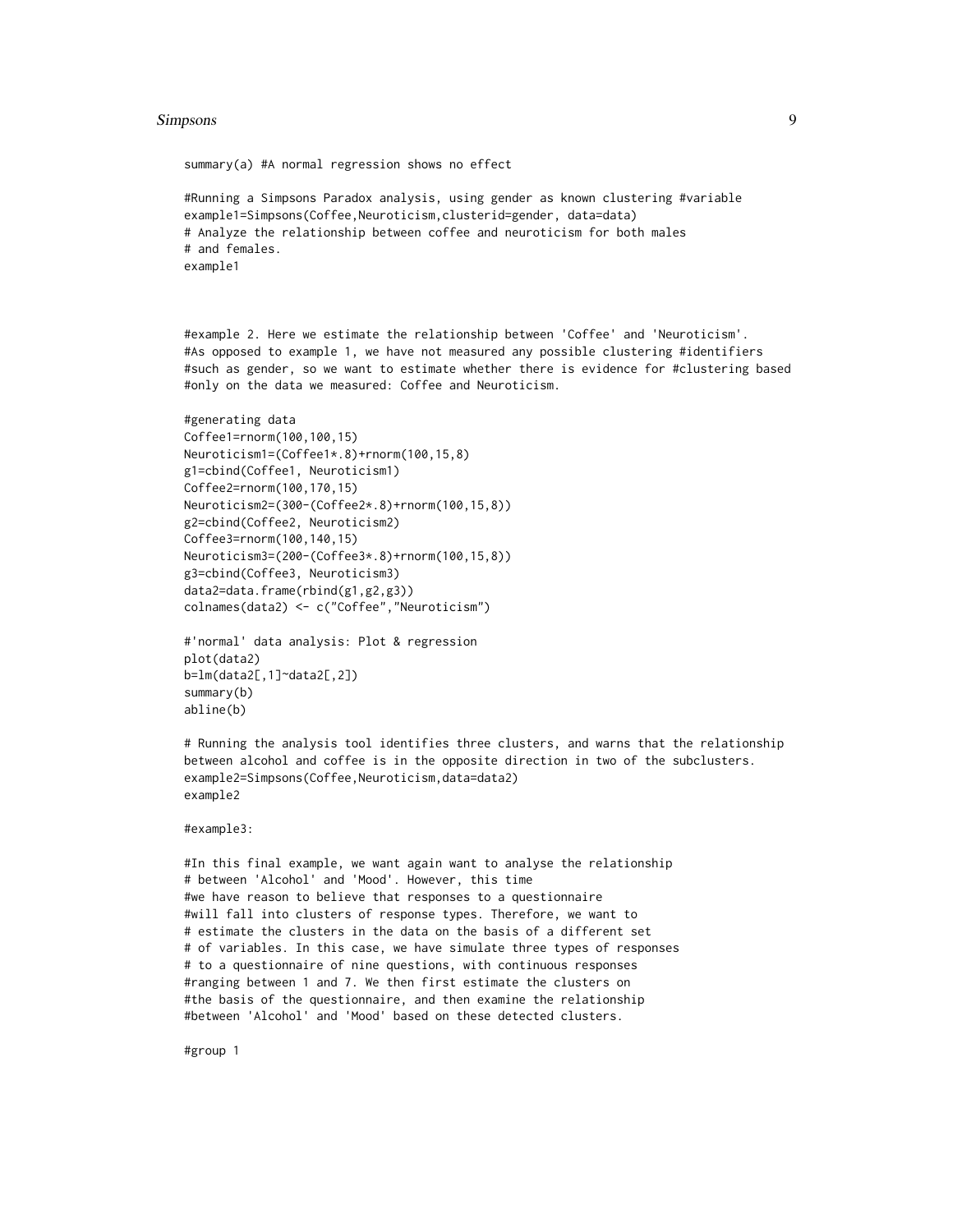```
signal=matrix(rnorm(300,7,1),100,3)
noise=matrix(rnorm(600,3.5,1),100,6)
g1=cbind(signal,noise)
#group 2
signal=matrix(rnorm(300,1,1),100,3)
noise=matrix(rnorm(600,3.5,1),100,6)
g2=cbind(noise, signal)
#group 3
signal=matrix(rnorm(300,7,1),100,3)
noise1=matrix(rnorm(300,3.5,1),100,3)
noise2=matrix(rnorm(300,3.5,1),100,3)
g3=cbind(noise1,signal,noise2)
questionnaire=rbind(g1,g2,g3)
colnames(questionnaire)=c('q1','q2','q3','q4','q5','q6','q7','q8','q9')
Alc1=rnorm(100,10,8)
Mood1=(Alc1*.4)+rnorm(100,3,4)
A=cbind(Alc1, Mood1)
Alc2=rnorm(100,15,8)
Mood2=(Alc2*-.4)+rnorm(100,3,4)
B=cbind(Alc2,Mood2)
Alc3=rnorm(100,20,8)
Mood3=(Alc3*.8)+rnorm(100,3,4)
C=cbind(Alc3,Mood3)
data=data.frame(rbind(A,B,C))
colnames(data) <- c("Alcohol","Mood")
alldata=cbind(questionnaire,data)
alldata=as.data.frame(alldata)
#Run Simpsons Paradox detection algorithm, clustering on the basis of the questionnaire
example3=Simpsons(Alcohol,Mood,clustervars=c("q1","q2",'q3','q4',
'q5','q6','q7','q8','q9'),data=alldata)
example3
## End(Not run)
```
summary.Simpson *Summary method*

# Description

Matrix of all regression results: Each individual cluster and the whole dataset (Alldata) of all clusters, their sample size, and regression estimates (beta and intercept).

# Usage

```
## S3 method for class 'Simpson'
summary(object, ...)
```
<span id="page-9-0"></span>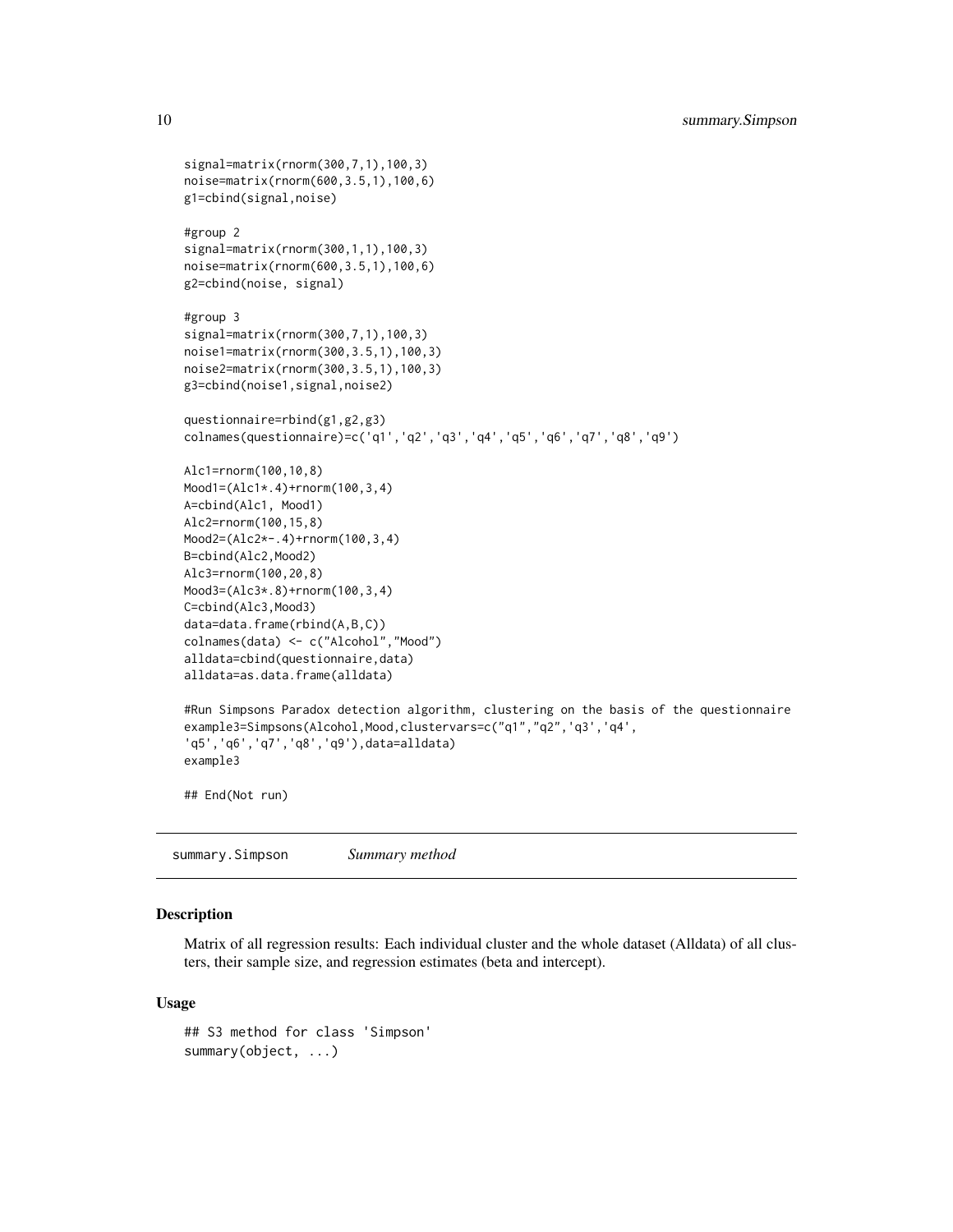#### summary. Simpson 11

#### Arguments

object ... Not used.

#### Value

Returns list called 'Res'. The first object contains clusters numbers, their sample size, and regression estimates (beta and intercept) for variables X and Y defined in the object. The second object is an object of class Mclust, and contains all diagnostics of the cluster analysis. For more details, see package Mclust by Fraley & Raftery.

#### Author(s)

Rogier Kievit <rogierkievit@gmail.com> & Sacha Epskamp <mail@sachaepskamp.com>

# References

Kievit, R.A., Frankenhuis, W. E. , Waldorp, L. J. & Borsboom, D. (in preparation). Simpson's Paradox in Psychological Science: A Practical Guide. http://rogierkievit.com/simpsonsparadox.html

Fraley, C., & Raftery, A. E. (1998a) MCLUST: Software for model-based cluster and discriminant analysis. Department of Statistics, University of Washington: Technical Report No.342.

Fraley, C., & Raftery, A. E. (1998b). How many clusters? Which clustering method? - Answers via model-based cluster analysis. Department of Statistics, University of Washington: Technical Report no. 329.

#### Examples

```
## Not run:
#Example
#Simulating 100 males
coffeem=rnorm(100,100,15)
neuroticismm=(coffeem*.8)+rnorm(100,15,8)
clusterid=rep(1,100)
males=cbind(coffeem,neuroticismm,clusterid)
```

```
#Simulating 100 females
coffeef=rnorm(100,100,15)
neuroticismf=160+((coffeef*-.8)+rnorm(100,15,8))
clusterid=rep(2,100)
females=cbind(coffeef,neuroticismf,clusterid)
data=data.frame(rbind(males,females))
colnames(data) <- c("Coffee","Neuroticism","gender")
example1=Simpsons(Coffee,Neuroticism,clusterid=gender, data=data)
summary(example1)
```
## End(Not run)